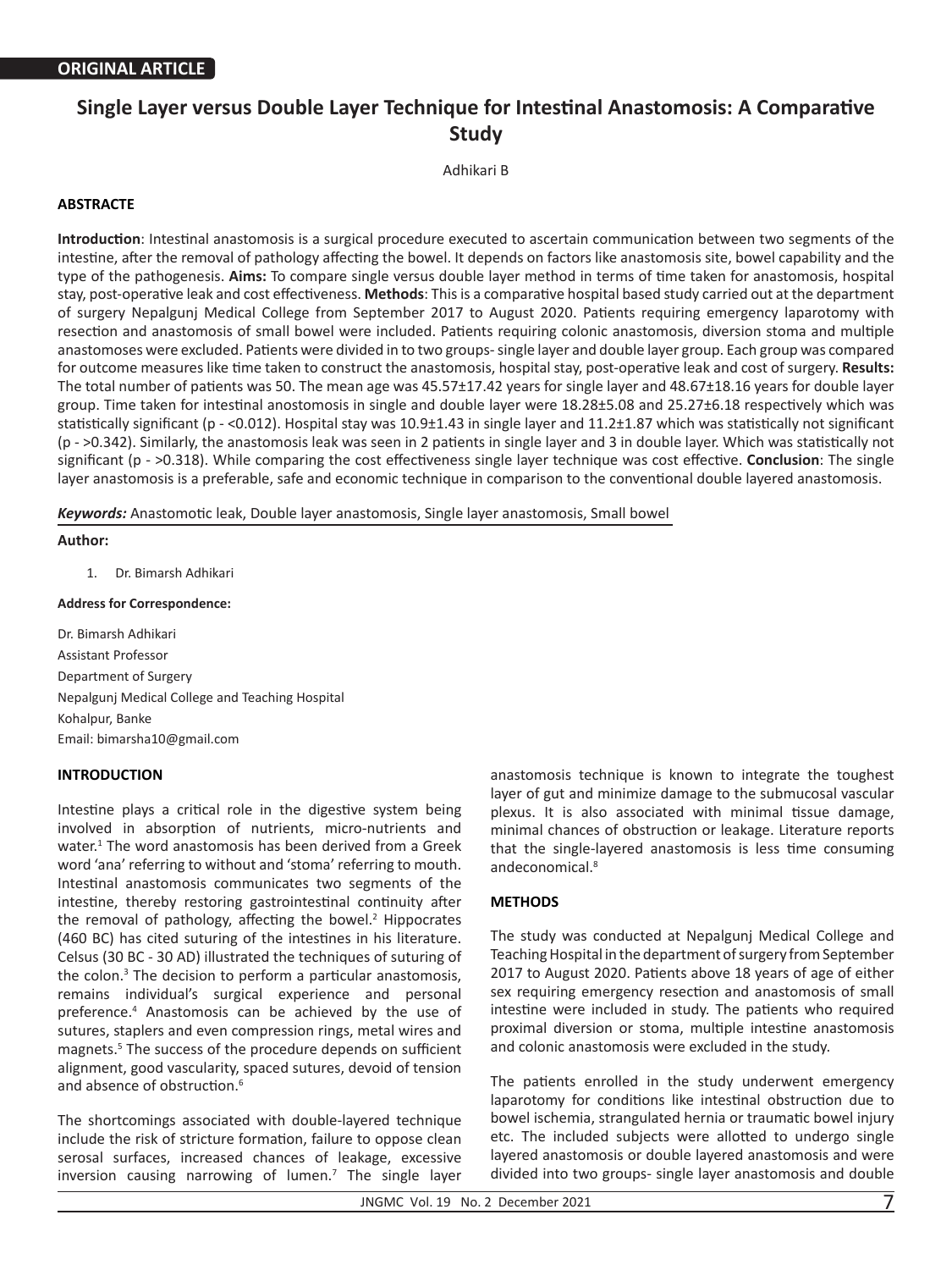layer anastomosis. The division into two groups was done by lottery method.

For double layered anastomoses, the inner transmural layer was approximated with 2–0 polyglactin suture in continuous manner, whereas the outer seromuscular layer was sutured with 2-0 silk sutures in interrupted manner. For single layer anastomoses, 2–0 polygalctin suture was used to approximate the bowel in continuous manner. Time taken for the surgical procedure was recorded, starting with the placement of first suture till the placement of last suture.

The patients were managed postoperatively in a standard way and were followed up for 30 days. During the hospital stay and follow up patients were observed for the evidence of anastomotic leak. Each group was compared for outcome measures like time taken to construct the anastomosis, length of hospital stay, and cost of procedure. Ethical approval was taken from the institutional review committee and an informed consent was taken for all the patients. The readings were recorded in master chart, and the data analysis was carried out.

## **RESULTS**

There were 50 patients. Each group consisted of 25 patients. The study comprised of 32 males and 18 females (Figure 1). The mean age was 45.57±17.42 years for single layer and 48.67±18.16 years for double layer group. The patients underwent small intestinal anastomosis for following conditions like strangulated inguinal hernia (n=20), postoperative bands and adhesions (n=8), ileoileal and ileojejunal intussusceptions (n=7), strangulated femoral hernia (n=5), traumatic perforation with or without transcection of bowel (n=5), acute mesenteric ischemia (n=3), meckel diverticulum (n=2).(Figure 2) The most common anastomosis performed in both the groups was jejuno-jejunal followed by jejuno-ileal and ilieo-ileal anastomosis.



*Figure 1: Distribution of Sex in the study*



*Figure 2: Indications for resection anastomosis*

The time taken for single-layered anastomosis was significantly lesser (18.28±5.08 min) than for double-layered (25.27±6.18 min). Length of hospital stay was lesser for the single layer (mean 10.9±1.43 days) than the double layer (mean 11.02±1.87 days). No significant difference was observed in the hospital stay for the single and the double anastomosis group. The expenditure for the double layer anastomosis technique was higher than the single layer technique. (Table I)

| <b>Parameters</b>    | <b>Single layer</b>  | Double layer         | P Value     |
|----------------------|----------------------|----------------------|-------------|
| Duration             | 18.28±5.08 min       | 25.27±6.18 min       | $P = 0.012$ |
| <b>Hospital Stay</b> | $10.9 \pm 1.43$ days | $11.2 \pm 1.87$ days | $P = 0.342$ |
| Anastomosis<br>leak  | 02                   | 03                   | $P = 0.318$ |
|                      | (8%)                 | (12%)                |             |

*Table I: Comparison of parameters between two groups*

Evaluation of the post-operative complication of anastomotic leak did not yield any significant results. 02(8%) in the single layer group and 03(12%) in the double layer group developed anastomotic leak.

## **DISCUSSION**

The double layer anastomosis was first carried out by Travers and Lembert as an element of investigational surgery in the nineteenth century, whereas the single-layered anastomosis was first depicted by Hautefeuille in 1976.<sup>9</sup> Traditionally, double layer anastomosis with interrupted silk sutures the seromuscular layer and a running absorbable suture for a transmural inner layer has been the gold standard.<sup>10</sup> The most significant aspects in the establishment of a bowel anastomosis are a good procedure, less tissue manipulation, passable approximation of bowel ends, good vascularity and absence of tension or distal obstruction.<sup>11</sup> Majority of the patients in our study were male (32 males; 18 females) which is same with other studies which state that the pathologies of gut are predominant in males seeking anastomosis as the therapeutic modality.12, 13

In our study, the time taken for single-layered anastomosis was significantly lesser (18.28±5.08 min) than for double-layered (25.27±6.18 min). Our results were in concordance with the study conducted by many such as the one carried out by Kumar et al in 2020 where the time taken by single layer technique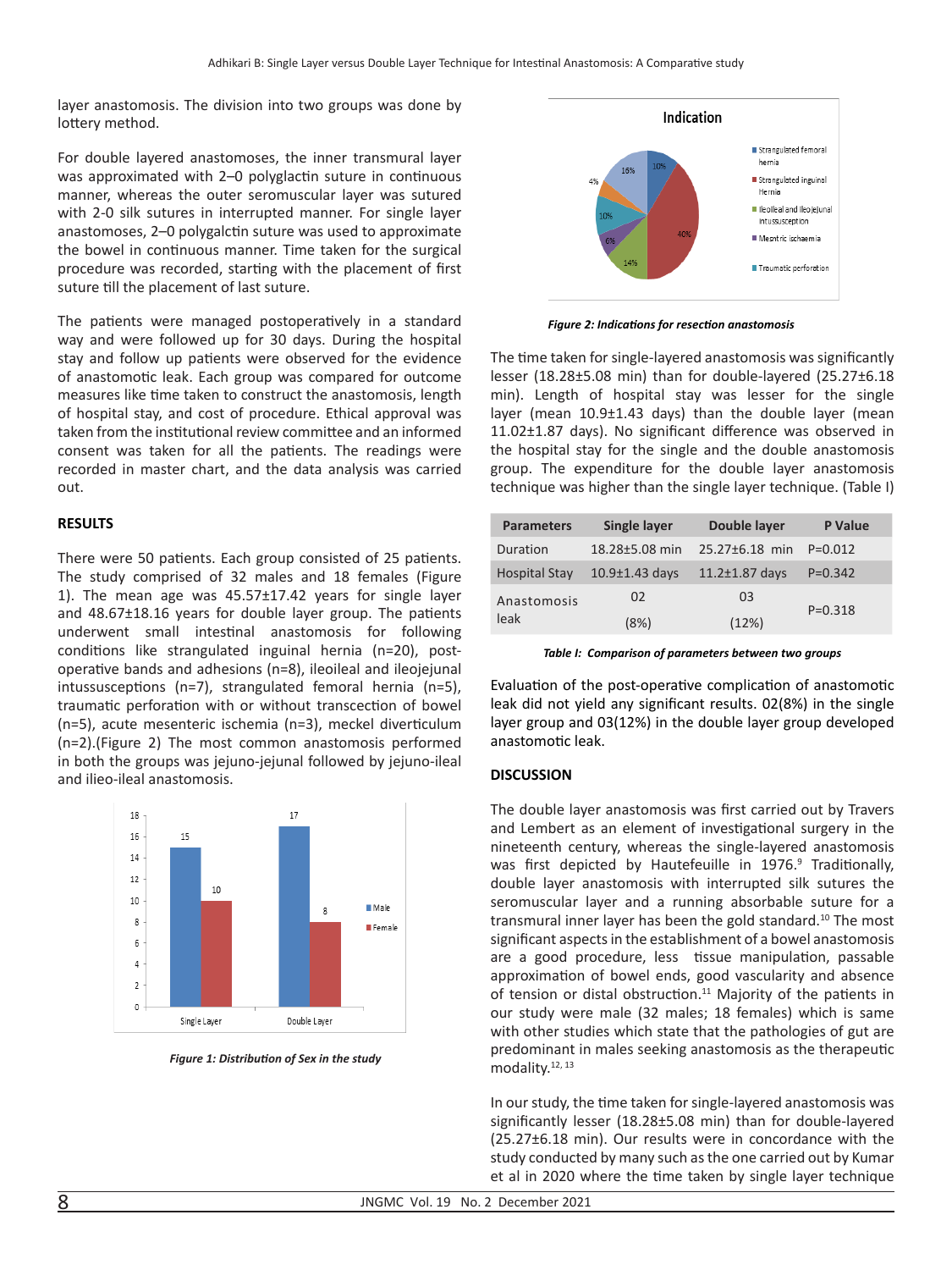was significantly lesser than the double layer technique.<sup>5</sup> Pathak et al in his study concluded that the time required for single layer bowel anastomosis was less in comparison to double layer bowel anastomosis. Similar results were found in the study conducted by Singh et al.<sup>14</sup>

No significant difference was observed in the hospital stay for the single and the double anastomosis group. Similar results were highlighted in the study carried out by Nema et al where the hospital stay for single layer and double layer anastomosis were 11.46 and 11.57 days respectively.<sup>15</sup> The results of our study were contrary to the one done by Akela et al where the average duration of hospital stay was 5.9 days for single layer whereas for the double layered group was 7.29 days. $16$ Our results were also contrary to the one carried out by Kar et al who found that length of hospital stay (5.90±1.43 days in single layer anastomosis versus 7.29±1.89 days in double layer anastomosis) was significantly shorter in single layer anastomosis group.<sup>7</sup> In our study, the expenditure for the double layer anastomosis technique was higher than the single layer technique. This was attributed to the number of suture packets required for the procedure. The single layer technique was managed with one pack of suture whereas the double layer technique required 2-3 packs. It was hereby concluded that single layer technique was cost effective. Our results were in concordance with all other studies quoted in literature.<sup>5, 7, 12</sup>

Anastomotic leak is the most dreaded premature complication of intestinal anastomosis as it is associated with increased morbidity and mortality rates allied to the surgical procedure. It may increase the duration of the hospital stay two fold and increase the mortality by threefold. Local factors that may predispose to development of anastomotic leak are pathologies, vascular supply, radiation, whereas the systemic factors include malnutrition, diabetes mellitus, anemia, vitamin deficient state, etc.<sup>17</sup> 04 subjects in the single layer group and 03 in the double layer group developed anastomotic leak, the result were same as the study done by Burch et al<sup>18</sup> where leak was seen in 3.1% in single and 1.5% in double layer which was lower than our study. Similarly study by T Shah et al showed leak of 7.7% which was same as our study.

## **LIMITATIONS**

There are few limitations of the study. Firstly the number of the patient considered in the study group are small and secondly the follow up of the study is for short duration.

## **CONCLUSION**

Keeping in mind all the outcome measures such as time taken to construct the anastomosis, length of hospital stay, the incidence of complication like anastomotic leak cost of surgery, it may thus be concluded that single layer anastomosis is preferable, safe and economic technique in comparison to the conventional double layered anastomosis. It may thus be the procedure of choice for surgeons.

#### **REFERENCES**

- 1. Goulder F. Bowel anastomoses: The theory, the practice and the evidence base. World J Gastrointest Surg. 2012; 4(9): 208-213. doi:10.4240/wjgs.v4.i9.208
- 2. Clatterbuck B, Moore L. Small Bowel Resection. [Updated 2021 Mar 2]. In: StatPearls [Internet]. Treasure Island (FL): StatPearls Publishing; 2021 Jan-.
- 3. Shikata, S., Yamagishi, H., Taji, Y. et al. Single- versus twolayer intestinal anastomosis: a meta-analysis of randomized controlled trials. BMC Surg. 2006; 6(2): 1-7. https://doi. org/10.1186/1471-2482-6-2.
- 4. Indian Society of Gastroenterology. Indian J Gastroenterol. 2018; 37(Suppl 1):A1-A137. Doi: 10.1007/s12664-018-0911- 4.
- 5. Ajit Kumar, Vinod Kumar. Single layer versus double layer intestinal anastomoses: a comparative study. Int Surg J. 2020; 7(9): 2991-2998. DOI: http://dx.doi.org/10.18203/2349- 2902.isj20203782.
- 6. Sheridan CB, Zyromski N, Matter S. How to always do a safe anastomosis. Contemporary Surgery. 2008; 64(2): 64-74.
- 7. Kar S, Mohapatra V, Singh S, Rath PK, Behera TR. Single Layered Versus Double Layered Intestinal Anastomosis: A Randomized Controlled Trial. J Clin Diagn Res. 2017; 11(6): 1-15. PC01-PC04. doi:10.7860/JCDR/2017/24817.9983.
- 8. Garude K, Tandel C, Rao S, Shah NJ. Single layered intestinal anastomosis: a safe and economic technique. Indian J Surg. 2013; 75(4): 290-93. doi:10.1007/s12262-012-0487-7.
- 9. Hautefeuille P. Reflexions sur les sutures digetives: a propos de 570 sutures accomplies depuis 5 ans au surjet monoplan de monobrin. Chirurgie. 1976; 102: 153–65.
- 10. Lustosa SA, Matos D, Atallh AN, Castro AA: Stapled versus handsewn methods for colorectal anastomosis surgery: a systematic review of randomized controlled trials. Sao Paulo Med J. 2002, 120: 132-36. 10.1590/S1516- 31802002000500002
- 11. Burch JM, Franciose RJ, Moore EE, Biffi WL andOffner PJ. Single layer continuous versus two layer interrupted intestinal anastomosis: a prospective randomized trial. Ann Surg. 2000; 231: 832-37.
- 12. Shailja C. Shah, Hamed Khalili, Corinne Gower-Rousseau, Ola Olen, Eric I. Benchimol, Elsebeth Lynge et al Sex-Based Differences in Incidence of Inflammatory Bowel Diseases— Pooled Analysis of Population-Based Studies From Western Countries. Gastroenterology 2018; 155(4): 1079-89. Doi: https://doi.org/10.1053/j.gastro.2018.06.043.
- 13. Zhou C, Wu XR, Liu XH, et al. Male gender is associated with an increased risk of anastomotic leak in rectal cancer patients after total mesorectal excision. Gastroenterol Rep (Oxf). 2018; 6(2): 137-43. doi:10.1093/gastro/gox039.
- 14. Rajeev Ranjan Singh, Dolly Rani Singh, Hirday Kumar, Harshitta Gangshetty, Hashwardhan. A Comparative Study